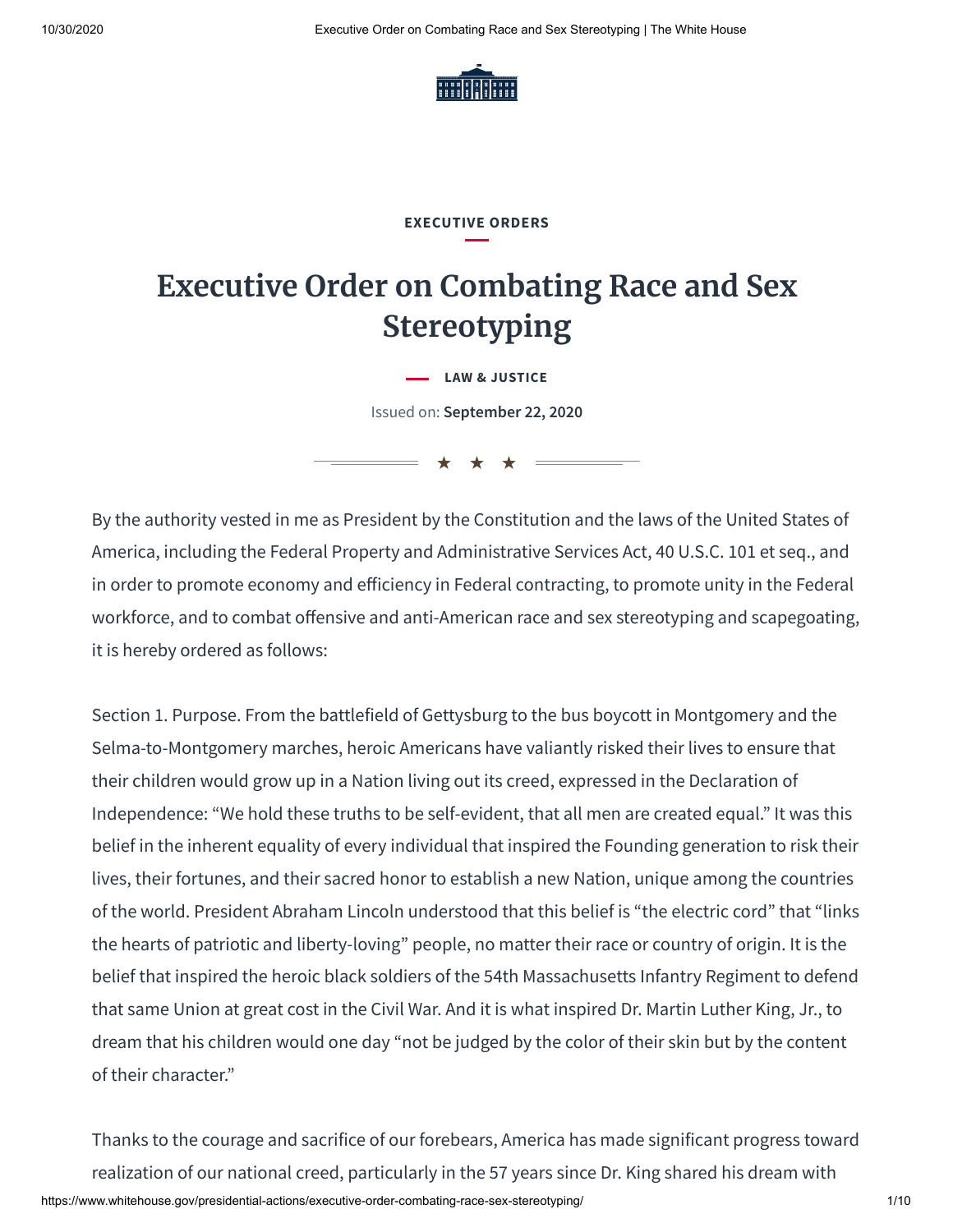the country.

Today, however, many people are pushing a different vision of America that is grounded in hierarchies based on collective social and political identities rather than in the inherent and equal that America is an irredeemably racist and sexist country; that some people, simply on account of their race or sex, are oppressors; and that racial and sexual identities are more important than our common status as human beings and Americans. dignity of every person as an individual. This ideology is rooted in the pernicious and false belief

 This destructive ideology is grounded in misrepresentations of our country's history and its role in the world. Although presented as new and revolutionary, they resurrect the discredited notions of the nineteenth century's apologists for slavery who, like President Lincoln's rival Stephen A. Douglas, maintained that our government "was made on the white basis" "by white men, for the benefit of white men." Our Founding documents rejected these racialized views of America, which repackaged and sold as cutting-edge insights. They are designed to divide us and to prevent us from uniting as one people in pursuit of one common destiny for our great country. were soundly defeated on the blood-stained battlefields of the Civil War. Yet they are now being

 threatens to infect core institutions of our country. Instructors and materials teaching that men and members of certain races, as well as our most venerable institutions, are inherently sexist and racist are appearing in workplace diversity trainings across the country, even in components of the recently held a seminar that promoted arguments that "virtually all White people, regardless of how 'woke' they are, contribute to racism," and that instructed small group leaders to encourage employees to avoid "narratives" that Americans should "be more color-blind" or "let people's skills Unfortunately, this malign ideology is now migrating from the fringes of American society and Federal Government and among Federal contractors. For example, the Department of the Treasury and personalities be what differentiates them."

 Training materials from Argonne National Laboratories, a Federal entity, stated that racism "is interwoven into every fabric of America" and described statements like "color blindness" and the "meritocracy" as "actions of bias."

 that an emphasis on "rationality over emotionality" was a characteristic of "white male[s]," and asked those present to "acknowledge" their "privilege" to each other. Materials from Sandia National Laboratories, also a Federal entity, for non-minority males stated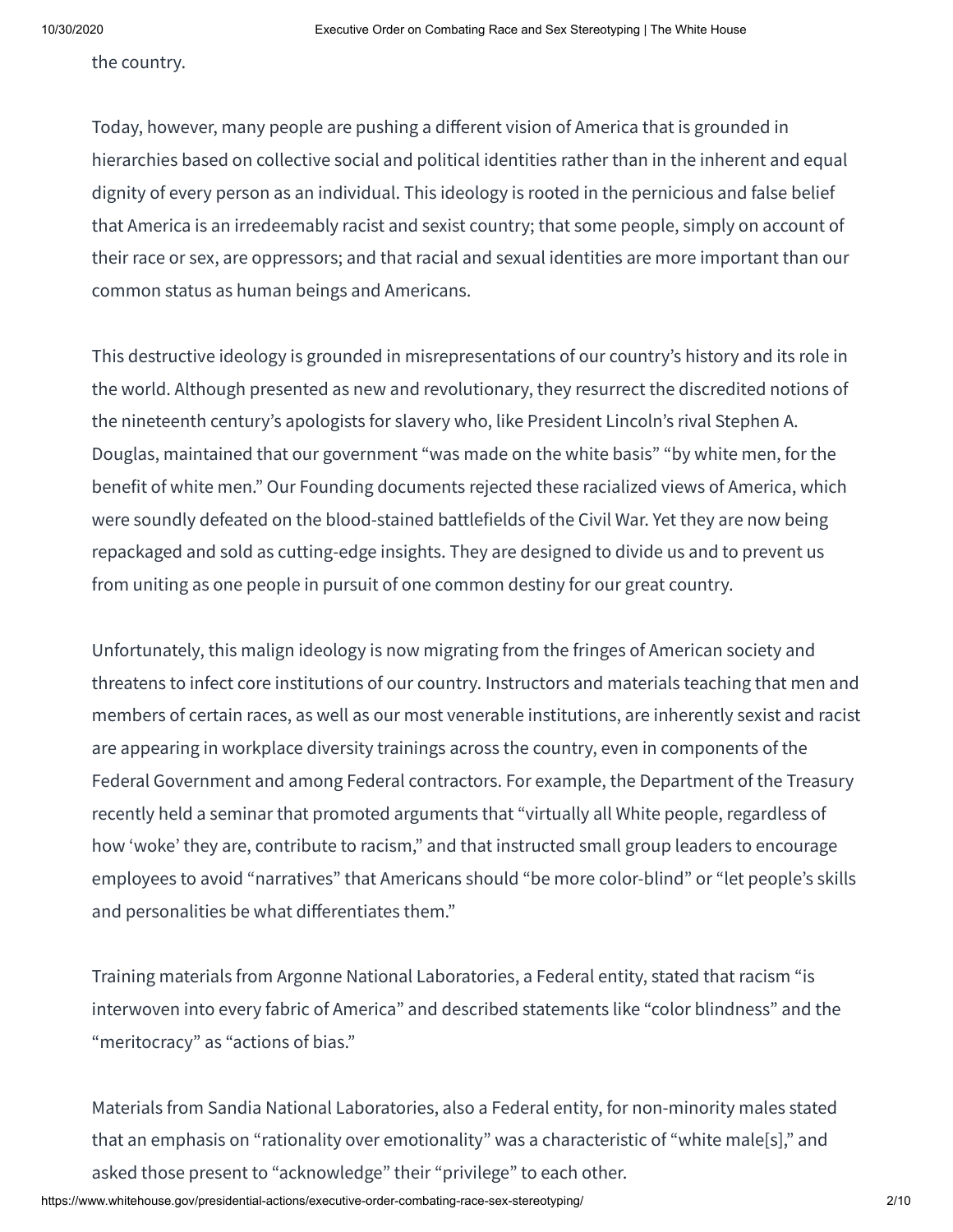linear thinking," "[h]ard work" being "the key to success," the "nuclear family," and belief in a single god are not values that unite Americans of all races but are instead "aspects and assumptions of whiteness." The museum also stated that "[f]acing your whiteness is hard and can result in feelings of guilt, sadness, confusion, defensiveness, or fear." A Smithsonian Institution museum graphic recently claimed that concepts like "[o]bjective, rational

 All of this is contrary to the fundamental premises underpinning our Republic: that all individuals are created equal and should be allowed an equal opportunity under the law to pursue happiness and prosper based on individual merit.

 Federal grant recipients should, of course, continue to foster environments devoid of hostility grounded in race, sex, and other federally protected characteristics. Training employees to create an inclusive workplace is appropriate and beneficial. The Federal Government is, and must always be, committed to the fair and equal treatment of all individuals before the law. Executive departments and agencies (agencies), our Uniformed Services, Federal contractors, and

 But training like that discussed above perpetuates racial stereotypes and division and can use subtle coercive pressure to ensure conformity of viewpoint. Such ideas may be fashionable in the academy, but they have no place in programs and activities supported by Federal taxpayer dollars. Research also suggests that blame-focused diversity training reinforces biases and decreases opportunities for minorities.

 Our Federal civil service system is based on merit principles. These principles, codified at 5 U.S.C. 2301, call for all employees to "receive fair and equitable treatment in all aspects of personnel rights." Instructing Federal employees that treating individuals on the basis of individual merit is racist or sexist directly undermines our Merit System Principles and impairs the efficiency of the Federal service. Similarly, our Uniformed Services should not teach our heroic men and women in uniform the lie that the country for which they are willing to die is fundamentally racist. Such teachings could directly threaten the cohesion and effectiveness of our Uniformed Services. management without regard to" race or sex "and with proper regard for their . . . constitutional

Such activities also promote division and inefficiency when carried out by Federal contractors. The Federal Government has long prohibited Federal contractors from engaging in race or sex discrimination and required contractors to take affirmative action to ensure that such discrimination does not occur. The participation of contractors' employees in training that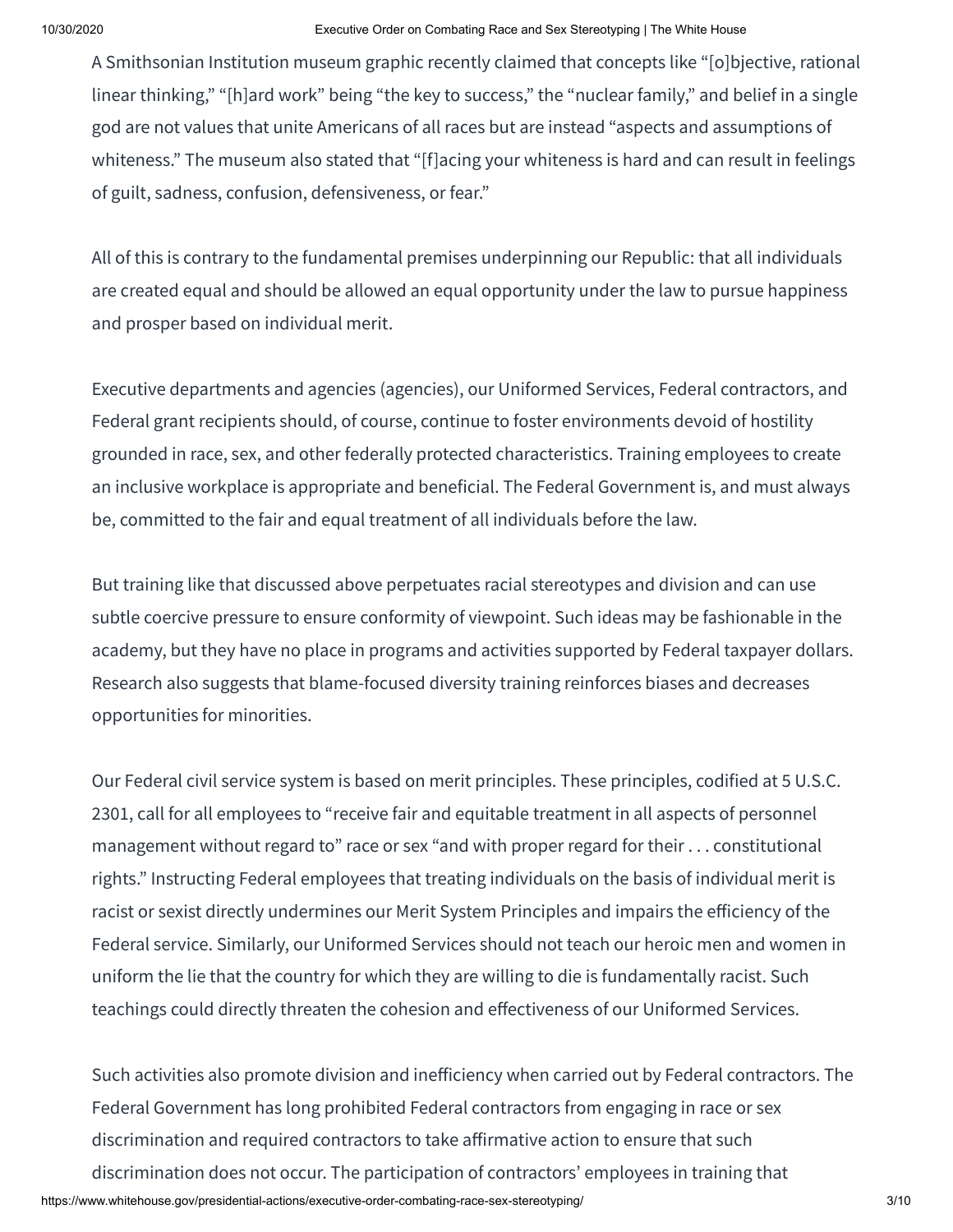promotes race or sex stereotyping or scapegoating similarly undermines efficiency in Federal contracting. Such requirements promote divisiveness in the workplace and distract from the pursuit of excellence and collaborative achievements in public administration.

 Therefore, it shall be the policy of the United States not to promote race or sex stereotyping or be used for these purposes. In addition, Federal contractors will not be permitted to inculcate such views in their employees. scapegoating in the Federal workforce or in the Uniformed Services, and not to allow grant funds to

Sec. 2. Definitions. For the purposes of this order, the phrase:

 (a) "Divisive concepts" means the concepts that (1) one race or sex is inherently superior to another race or sex; (2) the United States is fundamentally racist or sexist; (3) an individual, by virtue of his or her race or sex, is inherently racist, sexist, or oppressive, whether consciously or unconsciously; (4) an individual should be discriminated against or receive adverse treatment solely or partly because of his or her race or sex; (5) members of one race or sex cannot and should not attempt to treat others without respect to race or sex; (6) an individual's moral character is necessarily determined by his or her race or sex; (7) an individual, by virtue of his or her race or sex, bears individual should feel discomfort, guilt, anguish, or any other form of psychological distress on account of his or her race or sex; or (9) meritocracy or traits such as a hard work ethic are racist or sexist, or were created by a particular race to oppress another race. The term "divisive concepts" also includes any other form of race or sex stereotyping or any other form of race or sex responsibility for actions committed in the past by other members of the same race or sex; (8) any scapegoating.

 (b) "Race or sex stereotyping" means ascribing character traits, values, moral and ethical codes, privileges, status, or beliefs to a race or sex, or to an individual because of his or her race or sex.

 (c) "Race or sex scapegoating" means assigning fault, blame, or bias to a race or sex, or to members of a race or sex because of their race or sex. It similarly encompasses any claim that, consciously or unconsciously, and by virtue of his or her race or sex, members of any race are inherently racist or are inherently inclined to oppress others, or that members of a sex are inherently sexist or inclined to oppress others.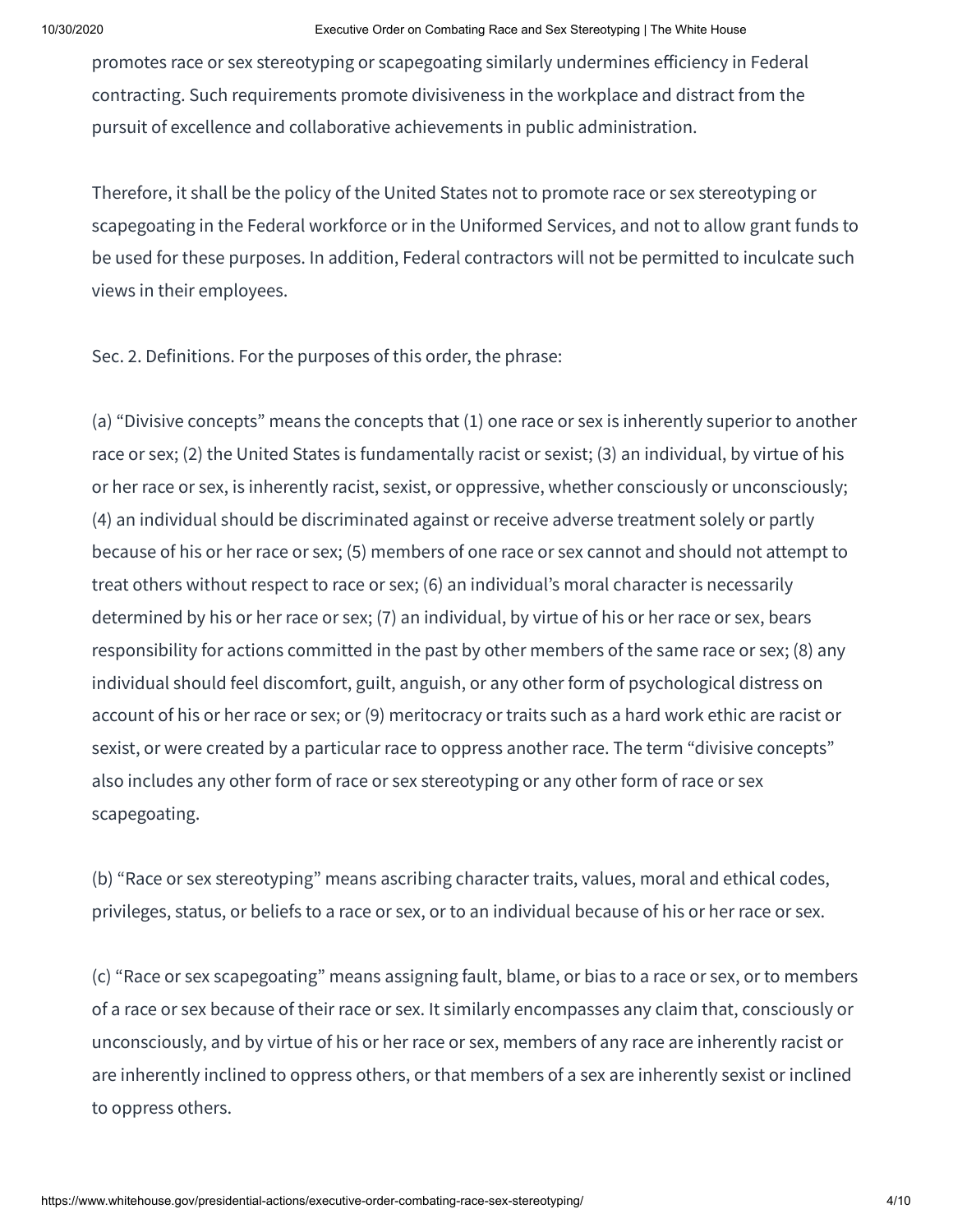(d) "Senior political appointee" means an individual appointed by the President, or a non-career member of the Senior Executive Service (or agency-equivalent system).

 Sec. 3. Requirements for the United States Uniformed Services. The United States Uniformed Services, including the United States Armed Forces, shall not teach, instruct, or train any member of the United States Uniformed Services, whether serving on active duty, serving on reserve duty, attending a military service academy, or attending courses conducted by a military department pursuant to a Reserve Officer Corps Training program, to believe any of the divisive concepts set forth in section 2(a) of this order. No member of the United States Uniformed Services shall face any confess, act upon, or otherwise assent to these concepts. penalty or discrimination on account of his or her refusal to support, believe, endorse, embrace,

 Sec. 4. Requirements for Government Contractors. (a) Except in contracts exempted in the manner provided by section 204 of Executive Order 11246 of September 24, 1965 (Equal Employment contract hereafter entered into the following provisions: Opportunity), as amended, all Government contracting agencies shall include in every Government

"During the performance of this contract, the contractor agrees as follows:

 1. The contractor shall not use any workplace training that inculcates in its employees any form of race or sex stereotyping or any form of race or sex scapegoating, including the concepts that (a) one race or sex is inherently superior to another race or sex; (b) an individual, by virtue of his or her race or sex, is inherently racist, sexist, or oppressive, whether consciously or unconsciously; (c) an individual should be discriminated against or receive adverse treatment solely or partly because of his or her race or sex; (d) members of one race or sex cannot and should not attempt to treat others without respect to race or sex; (e) an individual's moral character is necessarily determined by his or her race or sex; (f) an individual, by virtue of his or her race or sex, bears responsibility for actions committed in the past by other members of the same race or sex; (g) any individual should feel discomfort, guilt, anguish, or any other form of psychological distress on account of his or her race or sex; or (h) meritocracy or traits such as a hard work ethic are racist or sexist, or were created by a assigning fault, blame, or bias to a race or sex, or to members of a race or sex because of their race particular race to oppress another race. The term "race or sex stereotyping" means ascribing character traits, values, moral and ethical codes, privileges, status, or beliefs to a race or sex, or to an individual because of his or her race or sex, and the term "race or sex scapegoating" means or sex.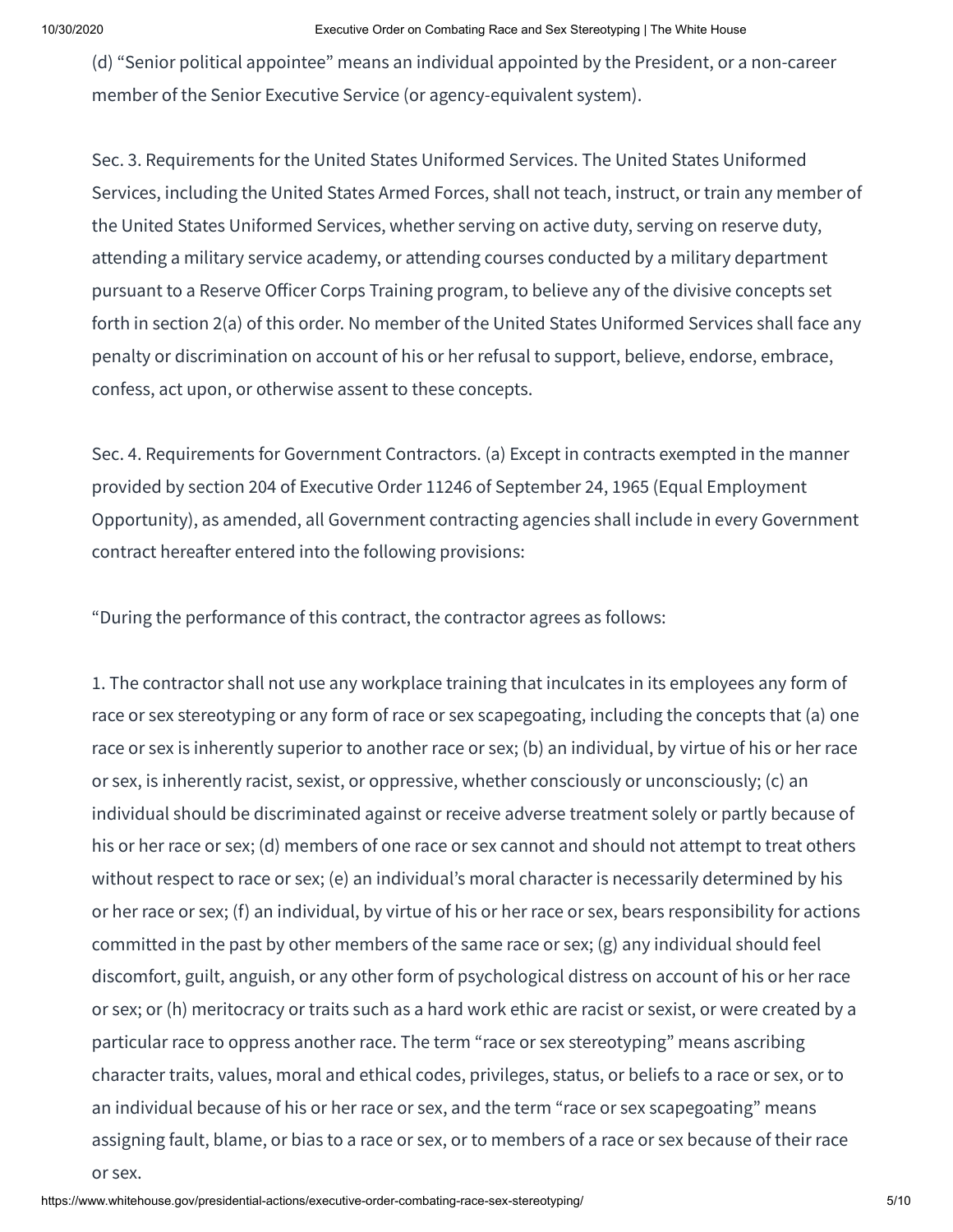2. The contractor will send to each labor union or representative of workers with which he has a collective bargaining agreement or other contract or understanding, a notice, to be provided by the applicants for employment. agency contracting officer, advising the labor union or workers' representative of the contractor's commitments under the Executive Order of September 22, 2020, entitled Combating Race and Sex Stereotyping, and shall post copies of the notice in conspicuous places available to employees and

 3. In the event of the contractor's noncompliance with the requirements of paragraphs (1), (2), and (4), or with any rules, regulations, or orders that may be promulgated in accordance with the Executive Order of September 22, 2020, this contract may be canceled, terminated, or suspended in whole or in part and the contractor may be declared ineligible for further Government contracts in accordance with procedures authorized in Executive Order 11246, and such other sanctions may be imposed and remedies invoked as provided by any rules, regulations, or orders the Secretary of Labor has issued or adopted pursuant to Executive Order 11246, including subpart D of that order.

 4. The contractor will include the provisions of paragraphs (1) through (4) in every subcontract or purchase order unless exempted by rules, regulations, or orders of the Secretary of Labor, so that such provisions will be binding upon each subcontractor or vendor. The contractor will take such action with respect to any subcontract or purchase order as may be directed by the Secretary of Labor as a means of enforcing such provisions including sanctions for noncompliance: Provided, however, that in the event the contractor becomes involved in, or is threatened with, litigation with States to enter into such litigation to protect the interests of the United States." a subcontractor or vendor as a result of such direction, the contractor may request the United

(b) The Department of Labor is directed, through the Office of Federal Contract Compliance Programs (OFCCP), to establish a hotline and investigate complaints received under both this order as well as Executive Order 11246 alleging that a Federal contractor is utilizing such training programs in violation of the contractor's obligations under those orders. The Department shall take appropriate enforcement action and provide remedial relief, as appropriate.

 workshops, or similar programming provided to employees. The request for information should (c) Within 30 days of the date of this order, the Director of OFCCP shall publish in the Federal Register a request for information seeking information from Federal contractors, Federal subcontractors, and employees of Federal contractors and subcontractors regarding the training,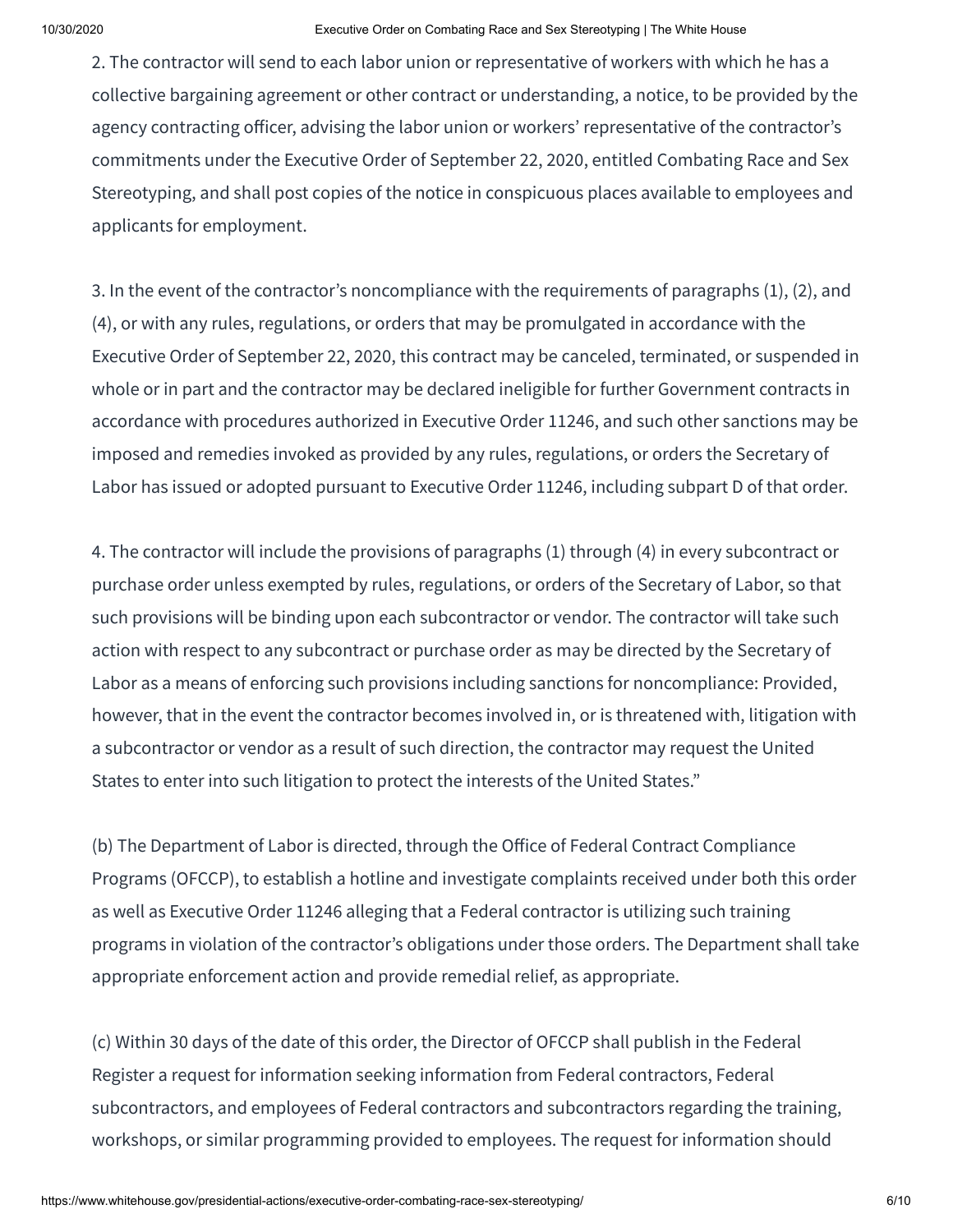## 10/30/2020 Executive Order on Combating Race and Sex Stereotyping | The White House

 request copies of any training, workshop, or similar programing having to do with diversity and inclusion as well as information about the duration, frequency, and expense of such activities.

 Sec. 5. Requirements for Federal Grants. The heads of all agencies shall review their respective grant programs and identify programs for which the agency may, as a condition of receiving such a grant, require the recipient to certify that it will not use Federal funds to promote the concepts that (a) one race or sex is inherently superior to another race or sex; (b) an individual, by virtue of his or her race or sex, is inherently racist, sexist, or oppressive, whether consciously or unconsciously; (c) an individual should be discriminated against or receive adverse treatment solely or partly because of his or her race or sex; (d) members of one race or sex cannot and should not attempt to treat others without respect to race or sex; (e) an individual's moral character is necessarily determined by his or her race or sex; (f) an individual, by virtue of his or her race or sex, bears responsibility for actions committed in the past by other members of the same race or sex; (g) any individual should feel discomfort, guilt, anguish, or any other form of psychological distress on account of his or her race or sex; or (h) meritocracy or traits such as a hard work ethic are racist or sexist, or were created by a particular race to oppress another race. Within 60 days of the date of this order, the heads of agencies shall each submit a report to the Director of the Office of Management and Budget (OMB) that lists all grant programs so identified.

 Sec. 6. Requirements for Agencies. (a) The fair and equal treatment of individuals is an inviolable principle that must be maintained in the Federal workplace. Agencies should continue all training that will foster a workplace that is respectful of all employees. Accordingly:

 (i) The head of each agency shall use his or her authority under 5 U.S.C. 301, 302, and 4103 to ensure that the agency, agency employees while on duty status, and any contractors hired by the agency to provide training, workshops, forums, or similar programming (for purposes of this section, "training") to agency employees do not teach, advocate, act upon, or promote in any training to agency employees any of the divisive concepts listed in section 2(a) of this order. carrying out this provision; and Agencies may consult with the Office of Personnel Management (OPM), pursuant to 5 U.S.C. 4116, in

J (ii) Agency diversity and inclusion efforts shall, first and foremost, encourage agency employees not to judge each other by their color, race, ethnicity, sex, or any other characteristic protected by Federal law.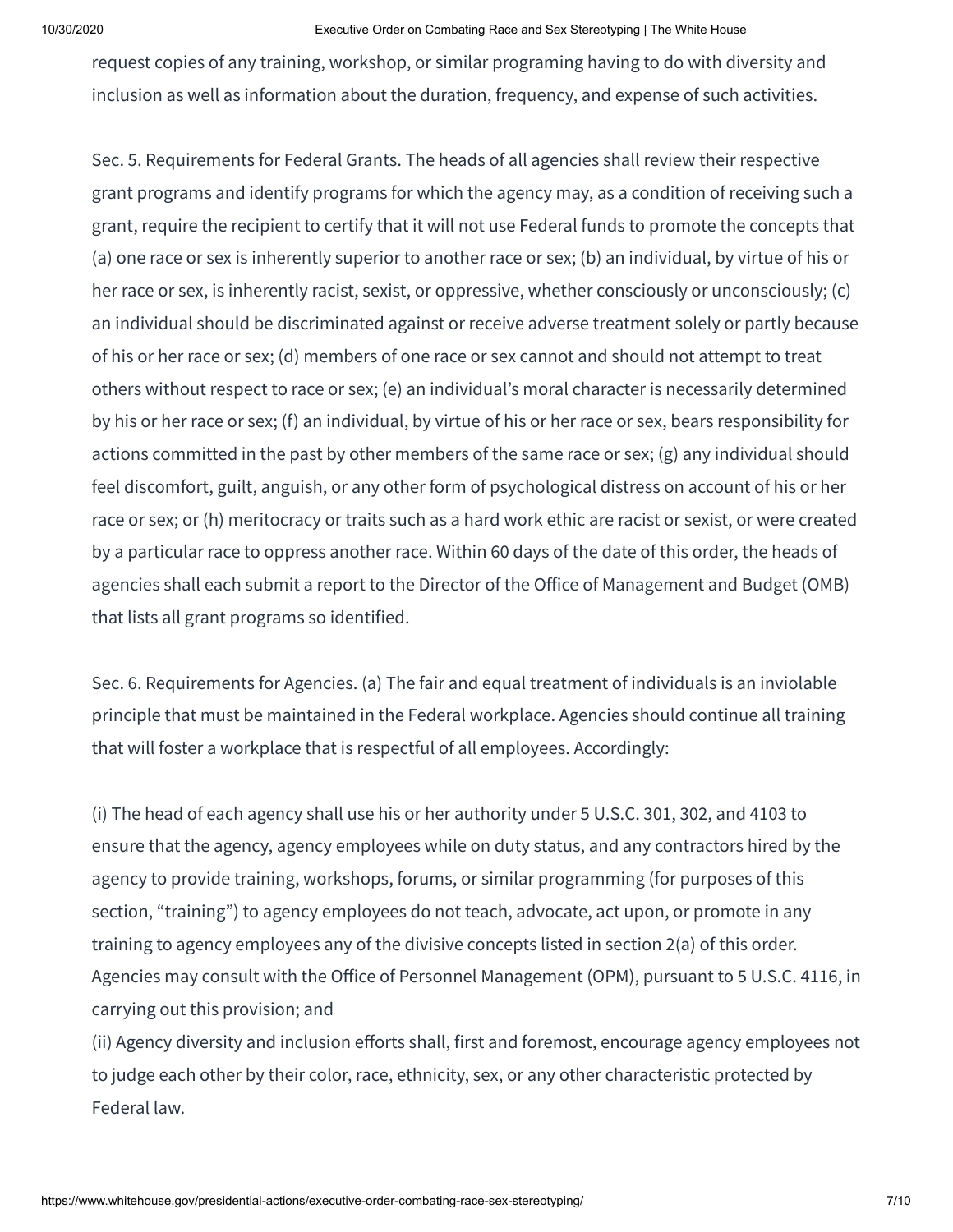(b) The Director of OPM shall propose regulations providing that agency officials with supervisory inclusion, if such supervisor or employee either authorizes or approves training that promotes the divisive concepts set forth in section 2(a) of this order, shall take appropriate steps to pursue a 43 or 75 of title 5, United States Code. authority over a supervisor or an employee with responsibility for promoting diversity and performance-based adverse action proceeding against such supervisor or employee under chapter

(c) Each agency head shall:

 (i) issue an order incorporating the requirements of this order into agency operations, including by making compliance with this order a provision in all agency contracts for diversity training;

 (ii) request that the agency inspector general thoroughly review and assess by the end of the calendar year, and not less than annually thereafter, agency compliance with the requirements of this order in the form of a report submitted to OMB; and

 (iii) assign at least one senior political appointee responsibility for ensuring compliance with the requirements of this order.

 Sec. 7. OMB and OPM Review of Agency Training. (a) Consistent with OPM's authority under 5 U.S.C. 4115-4118, all training programs for agency employees relating to diversity or inclusion shall, before being used, be reviewed by OPM for compliance with the requirements of section 6 of this order.

 (b) If a contractor provides a training for agency employees relating to diversity or inclusion that teaches, advocates, or promotes the divisive concepts set forth in section 2(a) of this order, and such action is in violation of the applicable contract, the agency that contracted for such training shall evaluate whether to pursue debarment of that contractor, consistent with applicable law and regulations, and in consultation with the Interagency Suspension and Debarment Committee.

 delineate awards to each individual contractor. (c) Within 90 days of the date of this order, each agency shall report to OMB all spending in Fiscal Year 2020 on Federal employee training programs relating to diversity or inclusion, whether conducted internally or by contractors. Such report shall, in addition to providing aggregate totals,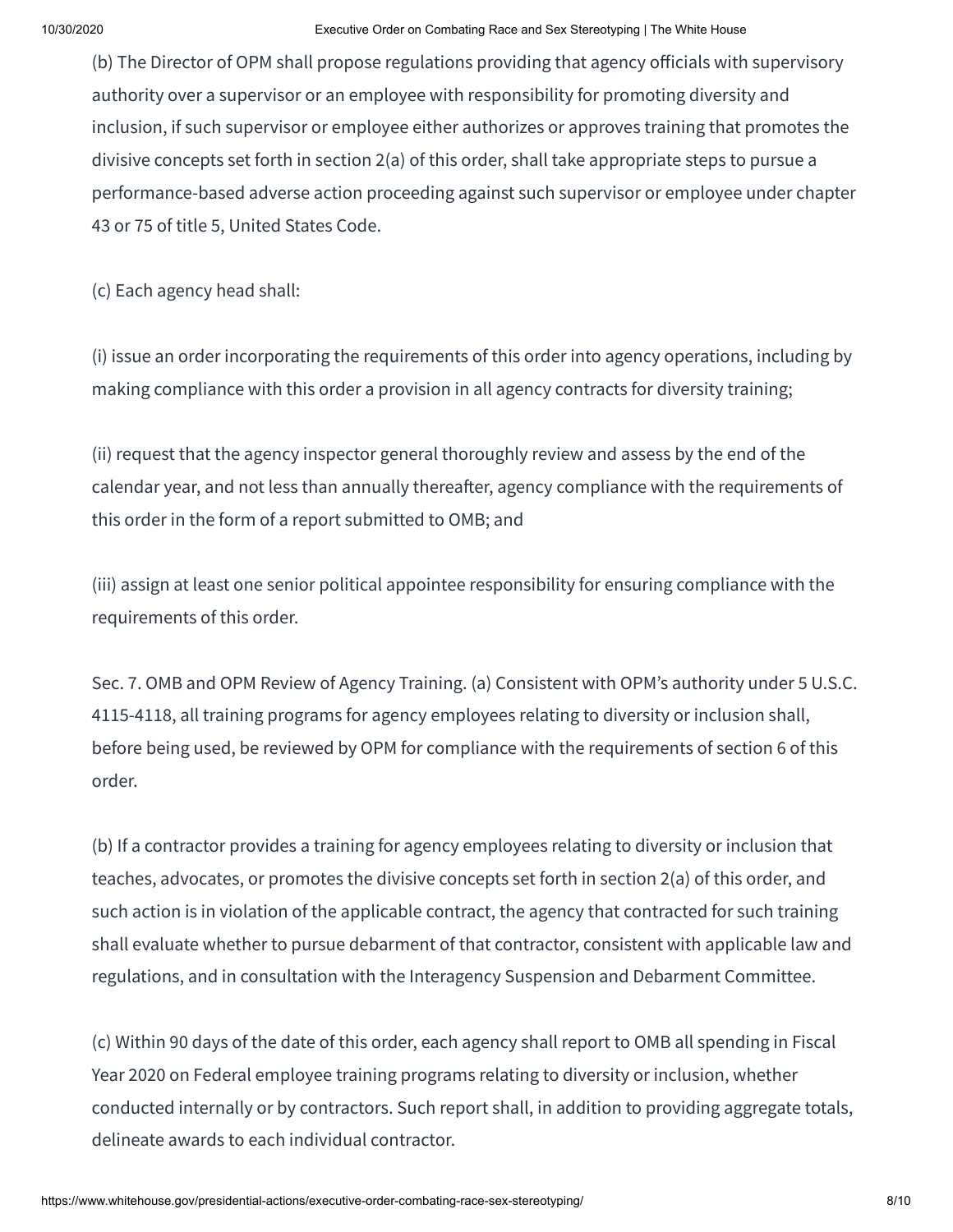(d) The Directors of OMB and OPM may jointly issue guidance and directives pertaining to agency obligations under, and ensuring compliance with, this order.

 Sec. 8. Title VII Guidance. The Attorney General should continue to assess the extent to which workplace training that teaches the divisive concepts set forth in section 2(a) of this order may contribute to a hostile work environment and give rise to potential liability under Title VII of the Civil Rights Act of 1964, 42 U.S.C. 2000e et seq. If appropriate, the Attorney General and the Equal in better promoting diversity and inclusive workplaces consistent with Title VII. Employment Opportunity Commission shall issue publicly available guidance to assist employers

Sec. 9. Effective Date. This order is effective immediately, except that the requirements of section 4 of this order shall apply to contracts entered into 60 days after the date of this order.

 Sec. 10. General Provisions. (a) This order does not prevent agencies, the United States Uniformed Services, or contractors from promoting racial, cultural, or ethnic diversity or inclusiveness, provided such efforts are consistent with the requirements of this order.

 (b) Nothing in this order shall be construed to prohibit discussing, as part of a larger course of academic instruction, the divisive concepts listed in section 2(a) of this order in an objective manner and without endorsement.

 (c) If any provision of this order, or the application of any provision to any person or circumstance, is held to be invalid, the remainder of this order and the application of its provisions to any other persons or circumstances shall not be affected thereby.

(d) Nothing in this order shall be construed to impair or otherwise affect:

(i) the authority granted by law to an executive department, agency, or the head thereof; or

(ii) the functions of the Director of the Office of Management and Budget relating to budgetary, administrative, or legislative proposals.

(e) This order shall be implemented consistent with applicable law and subject to the availability of appropriations.